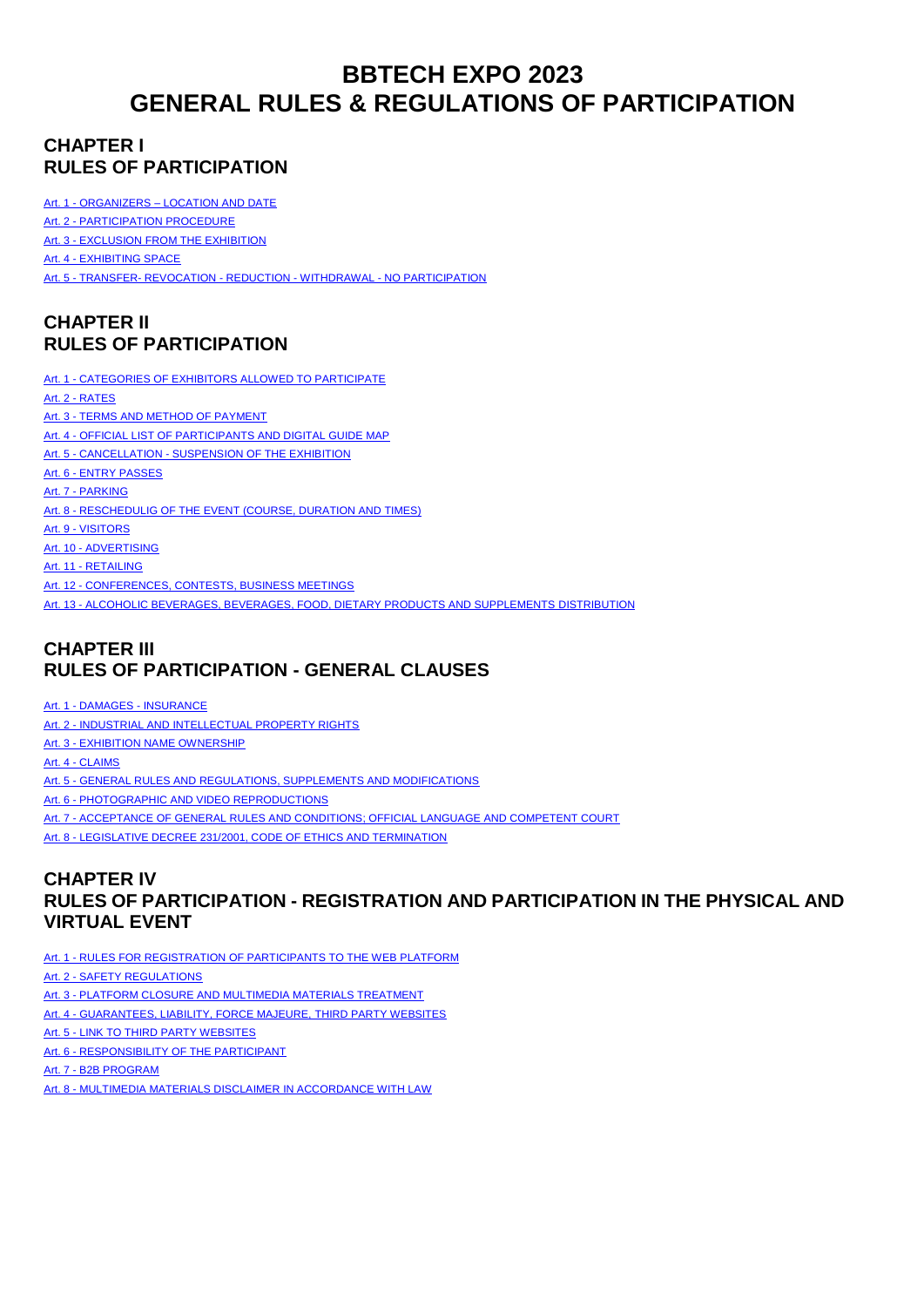# **GENERAL RULES & REGULATIONS OF PARTICIPATION BBTECH EXPO 2023**

### **CHAPTER I – RULES OF PARTICIPATION**

### **cod. ref: RGE\_BBT23**

### <span id="page-1-0"></span>**Art. 1. - ORGANIZERS - LOCATION AND DATE**

Italian Exhibition Group S.p.A., Via Emilia 155, 47921 Rimini. Share Capital: € 52.214.097 (fully paid up), VAT Code 00139440408, Rimini Companies Register no. 00139440408, hereinafter also called "Organizer" , organises in Rimini Expo Centre<br>"BBTECH EXPO", hereinafter "the Exhibition", scheduled from February 19<sup>th</sup> to 22<sup>nd</sup> 2023.

### <span id="page-1-1"></span>**Art. 2 - PARTICIPATION PROCEDURE**

### **2.1 APPLICATION FOR PARTICIPATION - rules for the contracting parties**

Companies that intend participating in the Expo and take advantage of the PROMO rates may apply by sending the following documentation (in pdf format) via e-mail to [expo@iegexpo.it:](mailto:expo@iegexpo.it) 

- an application form (which can be downloaded from the expo's Web site), correctly completed and appropriately undersigned in every part, with company stamp and signature of the legal representative, as well as these expo Rules and Regulations, within 15<sup>th</sup> July 2022.

Payment no later than 15<sup>th</sup> July 2022 of the advance of  $\epsilon$  20.00 per sqm required + VAT (if indicated in the application form). Only with the payment of this deposit, paid within the terms indicated in the application form, will you have the right to access the benefits listed in the exhibiting area request form of the application form.

If paid, this deposit will be reimbursed in the event of non-acceptance of the participation application by the Organizer or in the event of the contracting party not signing the proposal of participation.

Payment by 30<sup>th</sup> September 2022 of a further advance of 40% of the amount subscribed with the countersigned participation proposal.

2.1.2 Companies intending to sign up to the Exhibition after 15<sup>th</sup> July 2022 will not benefit from the PROMO rates and may apply for admission by sending the following documentation (in pdf format) via e-mail t[o expo@iegexpo.it:](mailto:expo@iegexpo.it)

an application form (which can be downloaded from the expo's Web site), correctly completed and appropriately undersigned in every part, with company stamp and signature of the legal representative, as well as these expo Rules and Regulations. Payment of the advance of  $\epsilon$  20.00 per sqm required + VAT.

If paid, this deposit will be reimbursed in the event of non-acceptance of the participation application by the Organizer or in the event of the contracting party not signing the proposal of participation.

Payment by 30<sup>th</sup> September 2022 of a further advance of 40% of the amount subscribed with the countersigned participation proposal.

2.1.3 The Organizer reserves the right to relegate incomplete forms to a waiting list. Applications will be examined for as long as exhibit space is available.

The Organizer reserves the right to not accept further special requests entered by the contracting party in the "Notes" section.

The Organizer reserves the right to reject applications if there are outstanding administrative issues.

With the indication of a different billing name on the invoices/fiscal documents, the contracting party/ declares to Italian Exhibition Group Spa that he/she will assess the proposal of participation that will be sent to him/her, in the interest of the person in whose name the invoice/fiscal document is issued, and by whom he/she has been commissioned.

In the event of any dispute on behalf of the person in whose name the invoice is issued, the contracting party/participant undertakes to settle any outstanding matters with Italian Exhibition Group SpA directly and personally.

#### **2.2 PARTICIPATION PROPOSAL 2.2.1 RULES FOR PARTICIPANTS**

Applicants will be informed they have been accepted to participate and notified of the allocated exhibition space via the document titled "proposta di partecipazione" or "participation proposal."

The participation proposal once filled in, signed and returned to **expo@iegexpo.it** by the date indicated therein constitutes an official participation contract.

It must be noted that it is necessary to make a further advance payment of 40% of the amount subscribed with the countersigned participation proposal no later than 30<sup>th</sup> September 2022.

For countersigned participation proposals sent to the Organizer after 30 September 2022, the participant will be obliged to make an advance payment of 50% of the amount subscribed with the countersigned participation proposal at the same time as the submission.

With the indication of a different billing name on the invoices/fiscal documents, the participant declares to Italian Exhibition Group Spa that he/she will participate in the expo, in the interest of the person in whose name the invoice/fiscal document is issued, and by whom he/she has been commissioned.

In the event of any dispute on behalf of the person in whose name the invoice is issued, the contracting party/participant undertakes to settle any outstanding

### matters with Italian Exhibition Group SpA directly and personally **2.2.2 RULES FOR CONTRACTING PARTIES RECEIVING SPACE IN LIEU OF PAYMENT (CONTRA DEALS):**

### Contracting parties have to:

send via e-mail to [expo@iegexpo.it](mailto:expo@riminifiera.it) the appropriate form received from the Organizer, correctly completed and undersigned throughout, with the company stamp and the signature of the Legal Representative, as well as these Rules and Regulations;

invoice for receipt of space in lieu of payment (contra-deals), pursuant to the agreements with the Exhibition Manager, made out to Italian Exhibition Group S.p.A., registered offices Via Emilia 155, 47921

The Organizer reserves the right to reject applications if there are outstanding administration issues.

### **2.2.3 FULL DIGITAL PARTICIPATION**

Participation in the event in a completely digital form, pursuant to article 5 of chap. 2 letter C, will be contracted through a separate participation proposal

### <span id="page-1-2"></span>**ART.3 - EXCLUSION FROM THE EXHIBITION OR NON-PROVISION OF SERVICES**

### **3.1 REQUISITES OF APPLICATION REQUESTS**

The Organizer reserves the right to not accept the application request, in the following cases:

- 3.1.1 the presentation of an application form that is not correctly completed and appropriately undersigned in every part, with the company stamp and signature of the legal representative.
- 3.1.2 the contracting party's rejection of the pre-arranged exhibiting rates and formats as indicated in Chapter II Art. 2

3.1.3 the Organizer also reserves the right to not accept the application request for particularly important exhibition organization reasons.

3.1.4 in the event of non-compliance or ineffective fulfilment, even if partial, of the behaviour obligations and duties expressed in the code of ethics as per Chapter III Art. 8.

In the above-mentioned cases 3.1.1, 2, 3, 4, the company will be refunded any deposit paid.

### **3.2 ORGANIZER'S WITHDRAWAL**

The contracting parties agree that the Organizer reserves the right to withdraw the signed proposal of participation if:<br>3.1.1 it has not been sent to the

- it has not been sent to the organizer within the deadline foreseen by the application for participation;
- 3.1.2 the company has not paid the necessary deposit within the deadline foreseen by the application for participation or when sending the undersigned proposal**;** 3.1.3 there are important organization reasons.

In cases as per points 3.2.1 and 3.2.3, the company will be refunded any deposit made for application, without any other sum being due for withdrawal and the Organizer will have the faculty to use the previously allocated area and assign it to other interested parties.

### **3**.**3 ANNULMENT OF THE PROPOSAL OF PARTICIPATION**

The contracting parties agree that the Organizer will have the right to annul the undersigned proposal of participation, with a written communication to the Participant, in the event of failure to comply or ineffective fulfilment (even if partial) on behalf of the Participant of the behaviour obligations and duties expressed in the aforementioned code of ethics, as per Chap. III Art. 8. For the participant, such noncompliance will result in the contract being terminated ipso iure, as it constitutes a serious breach of contract, as per art. 1456 of Italian Civil Law.

### **3.4 PAYMENT OF BALANCE**

In the event of failure to pay the balance within the deadline indicated in Chap. II Art.3, the Organizer reserves the right to:

- 3.4.1 forbid the Participant or any stand fitters commissioned by the Participant to set up and fit out the stand. In the case of fitted areas (shell schemes) provided by the Organizer and/or other companies of the IEG group, to not personalize the stand with the participant's distinctive symbols/brands/logos.
- 3.4.2 Not provide the requested technical services.

### **3.5 OUTSTANDING ADMINISTRATIVE MATTERS**

It is specified that, in the case of outstanding administrative matters, even those also due to previous dealings with the Italian Exhibition Group, or in the case in which it is seen that the company is in a clear state of insolvency, the Organizer reserves the following rights:

- 3.5.1 non-acceptance of the application form,
- 3.5.2 later non-acceptance of the undersigned participation proposal,
- 3.5.3 non-acceptance of application by participants with contra-deal arrangements,

3.5.4 forbidding the Participant or any stand fitters commissioned by the Participant to set up and fit out the stand.

In the cases of art. 3.4 and art. 3.5, no compensation will be due to the company for any reason and the Organizer will have the right to retain any sum already paid for participation in the expo as partial or complete compensation for the previous outstanding debts.

### **3.6 COMMUNICATION**

In all the aforementioned cases, the Organizer will take steps to give adequate written communication.

### <span id="page-1-3"></span>**Art. 4 - EXHIBITING SPACE 4.1 EXHIBITION LAYOUT**

Exhibition layout is at the final discretion of the Organizer, including space that may be arranged in other areas of the exhibition centre.

For expo layout requirements, the Organizer has the right, according to its undisputable judgement, to modify/reduce the standard width of passageways in some halls and some areas in the halls without compromising their safety and visitor circulation and without Participants being able to raise any objection regarding the matter**.**

### **4.2 STAND ALLOCATION**

Exhibition space allocation is decided by the Organizer, taking into consideration the overall interests of the Exhibition, the order in which application are received, the area requested and, wherever possible, preferences expressed by the contracting party.

It should also be noted that the floorplan attached to the participation proposal is to be considered provisional, since the neighbouring areas and stands are subject to change

### **4.3 MODIFICATION, REDUCTION, REPLACEMENT OF SPACE**

Even in the case of proposal acceptance by the participant, the Organizer nevertheless reserves the right to move, vary or modify the area allocated, in the interest of the show and its assured success.

The number of open stand sides may be modified if required by the Exhibition layout. The Organizer reserves the right, to be exercised at its sole discretion at any time and therefore even during the exhibition, if its layout is modified, or for other reasons, to change or to reduce any space already allocated or replace it with another, even in a different area.

In the event of any of these cases occurring, participants will only have the right to the possible refund of a sum corresponding to the difference between what has already been paid as a participation fee and the effective cost of the area allocated to them.

+39 0541 744111 +39 0541 744200 info@iegexpo.it

Cap. Soc. € 52.214.897 i.v. Registro Imprese Rimini e C.F./P.I. 00139440408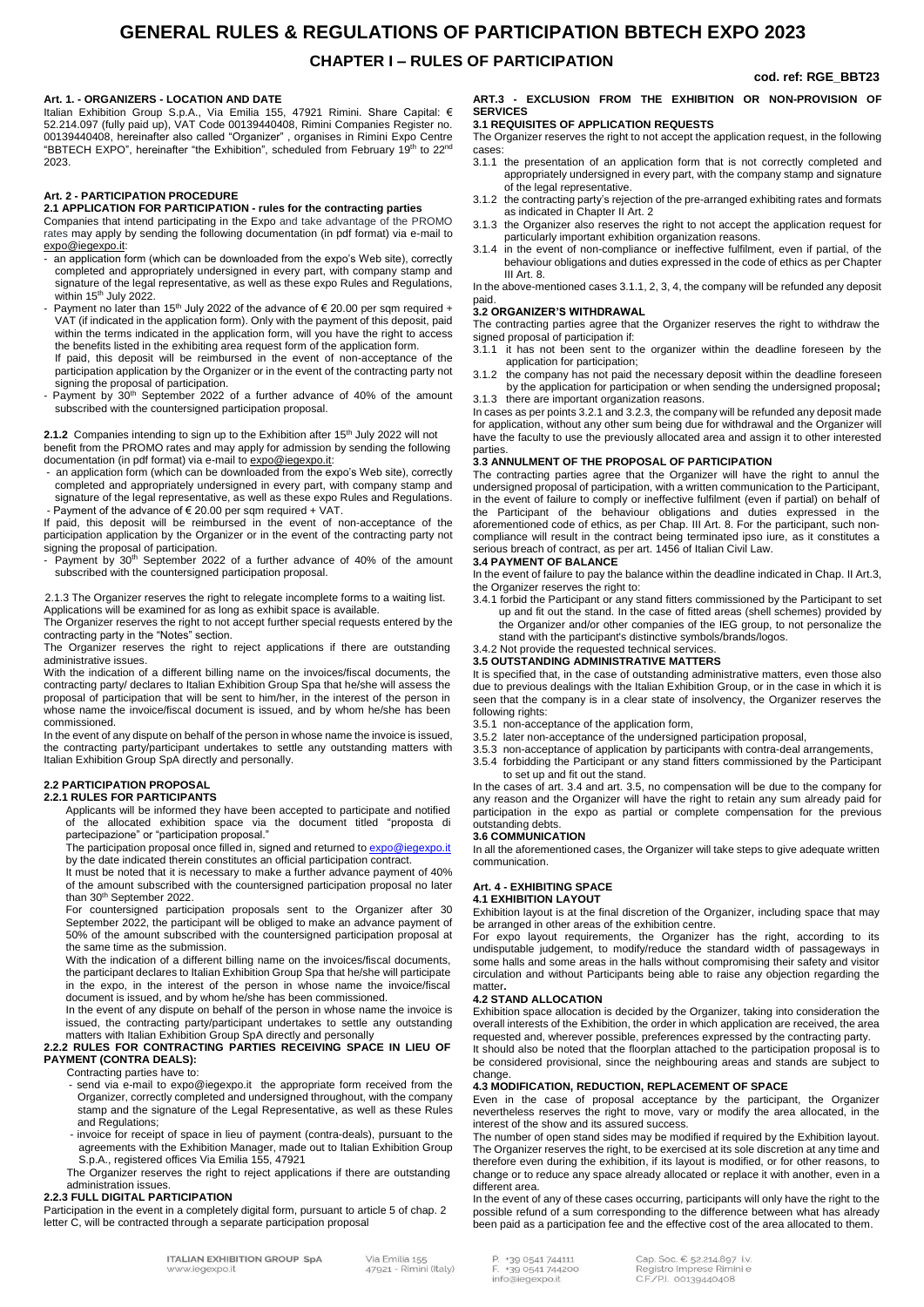# **GENERAL RULES & REGULATIONS OF PARTICIPATION BBTECH EXPO 2023 CHAPTER I – RULES OF PARTICIPATION**

### **cod. ref: RGE\_BBT23**

### <span id="page-2-0"></span>**Art. 5 - TRANSFER - ANNULMENT - REDUCTION - WITHDRAWAL - NO PARTICIPATION**

### **5.1 TRANSFER**

Stands or parts thereof may not be sublet or allocated, even free of charge, without prior authorisation from the Organizer. **5.2 ANNULMENT**

Any Contracting party who, after having submitted an application for participation, intends withdrawing it must inform the Organizer rapidly, in writing. In this case, any deposit paid will be reimbursed.

### **5.3 REDUCTION**

Participants who request a reduction in the space allocated in the participation proposal must promptly inform the Organizer in writing, stating the reasons for these changes.

In this case, the Organizer reserves the right to not accept the request or to accept it and:<br>5.3.1

reduce the area, maintaining the allocated position and considering the excess space free to be rented.

5.3.2 allocate a new space compatible with the expo layout, considering the space previously involved in the contract free to be rented

In the above cases, the sum to be paid will be recalculated according to the new area and position allocated.

### **5.4 WITHDRAWAL**

Participants who, after having undersigned the proposal for participation, want to cancel participation in the exhibition, must promptly inform the Organizer, always in writing, stating the reasons for these changes.

Cancellation of participation entails the payment of specific penalties (without prejudice to further damages) as follows:

 $5.4.1$  If the written cancellation reaches the Organizer no later than 29<sup>th</sup> September 2022, the penalty will be equal to an amount corresponding to the registration fee of € 380.00+ VAT.

- 5.4.2 If the written cancellation reaches the Organizer after 30<sup>th</sup> September and no later than 15<sup>th</sup> December 2022, the penalty will be equal to an amount corresponding to the deposit as established in the signed exhibiting proposal.
- The amount of the penalties established above at points 5.4.1 and 5.4.2 will be deducted from the anticipated advances, specifying that in the event of that being insufficient or not paid at all, the difference or the entire amount due must be paid within 30 days of the date of written cancellation of participation.
- Any sum remaining from deposits paid will be reimbursed by the Organizer.
- 5.4.3 Moreover, if the cancellation reaches the Organizer on or after 16<sup>th</sup> December 2022 the penalty will be equal to an amount corresponding to the entire balance due as established in the signed exhibiting proposal.
- 5.4.4 In the event of participation proposals being signed for acceptance starting from the date of 16<sup>th</sup> December 2022, any eventual cancellation will involve a penalty equal to the entire amount due as established in the signed proposal.

The above mentioned sums at points 5.4.3 and 5.4.4 due as penalties must be paid at the time of receiving the relative invoice.

The possibility of withdrawal will not be applied in the case of acceptance of the full digital participation proposal.

### **5.5 NO PARTICIPATION**

Participants who have not occupied their area or begun set-up within 12 noon on the day before the inauguration will be considered defaulting to all effects and, without prejudice to greater damages, will be obliged to pay as a penalty, where they have not already done so, the sum equal to the entire participation fee; in this eventuality, the Organizer will also have the faculty to use the aforementioned area, assigning it to other interested parties.

### **5.6 CONTRA DEALS WITHDRAWAL**

In the event of cancellation, participants receiving space in lieu of payment will be subject to the conditions agreed to in the relative contract.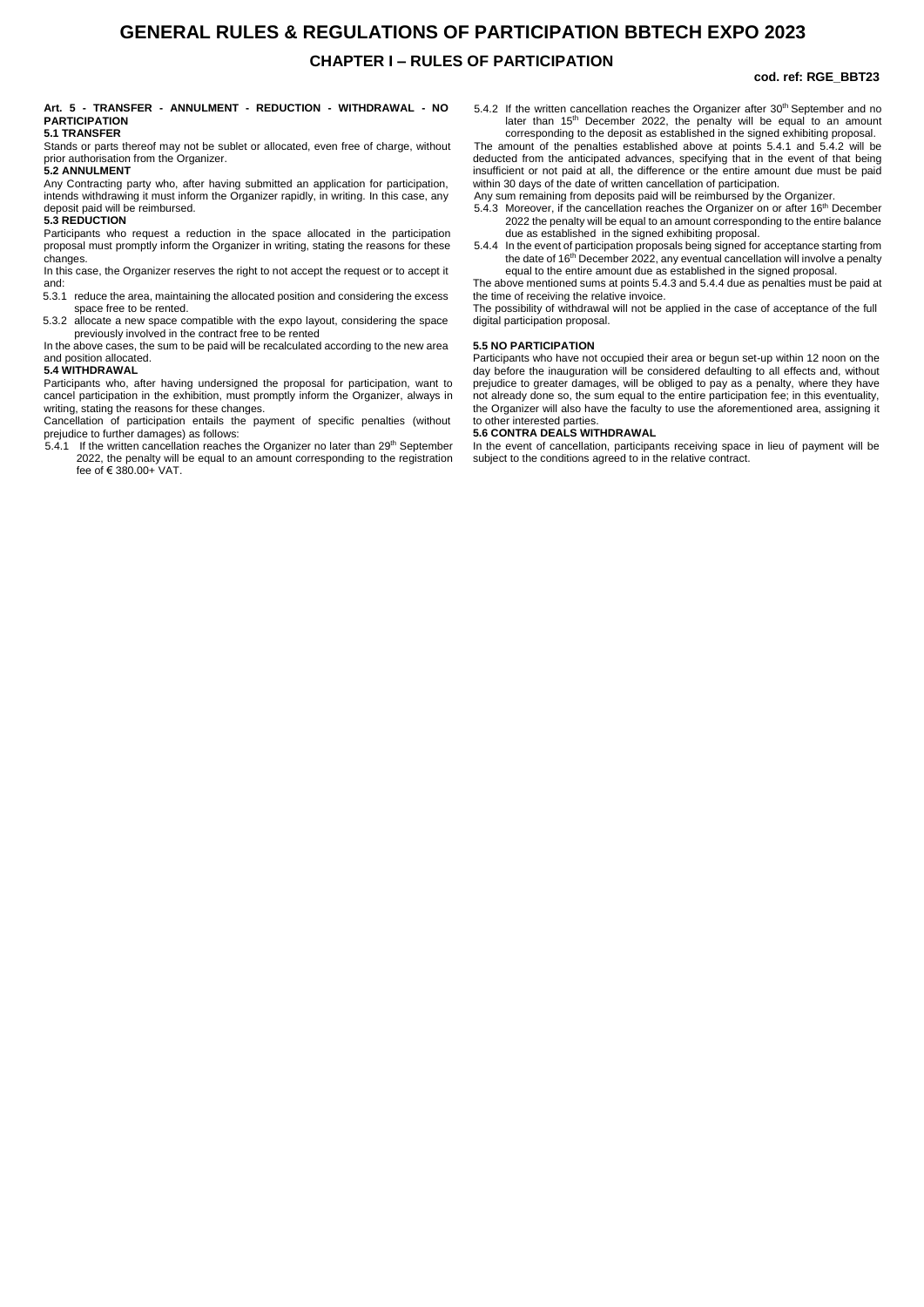# **GENERAL RULES & REGULATIONS OF PARTICIPATION BBTECH EXPO 2023**

## **CHAPTER II – RULES OF PARTICIPATION**

### <span id="page-3-0"></span>**ART. 1 CATEGORIES OF EXHIBITORS ALLOWED TO PARTICIPATE**

Participants must be:

- 1.1 companies exhibiting products and services they manufacture/produce themselves or their agents; exclusive Italian agents, retailers for foreign companies.
- 1.2 trade associations, financial organisations and bodies whose institutional role is the promotion, research and increasing awareness for this specific sector and its services.
- 1.3 With regard to points 1.1 and 1.2, it is specified that:
- 1.3.1 Participants are obliged to exhibit and market only and exclusively new products, machinery and equipment, i.e. not previously used for commercial purposes by other owners/managers/venues.
- 1.3.2 Every product, machine and service shown during exhibition property of exhibiting companies or those represented or hosted by them - must conform to the trade sector list available here:
- 1.3.3 representatives are obliged to indicate in the catalogue entry the list of companies they represent and whose products they intend exhibiting. The Organizer reserves the right at any time to request the registered agency agreement or documentation proving this type of relationship;
- 1.3.4 companies can request to host other companies on their stands by stating this compulsorily using the co-Participant application form. The Organizer reserves the right to authorize this or not.

In the event of the Organizer's staff ascertaining any infringement of the obligation in points 1.3.1, 1.3.2, 1.3.3 and 1.3.4, the Organizer reserves the right to start proceedings to seek compensation for the damages.

Any and all responsibility consequent to this, in relation to companies that are guests and/or part of groups, is to be intended as totally borne by the host company and/or the body organizing the group

### <span id="page-3-1"></span>**Art. 2 - RATES**

Exhibition areas are all easy to see and access.

Exhibit spaces with an area of 16 sq.m. or less are sold complete with stand fittings; therefore all companies requesting an exhibit area of 16 square metres or less must take a pre-fitted stand package (shell scheme) provided by the Organizer, as indicated in the application form.

The participation fee for indoor areas in the Expo Centre Hall for the entire exhibition is as follows:

16 sq.m turnkey package 1 open front  $€ 3.668,00$ <br>16 sq.m turnkey package 2 open fronts  $€ 3.876,00$ 

16 sq.m turnkey package 2 open fronts

The name published in the Section "Bbtech expo" of Restricted Area will be printed on the fascia board.

The participation fee for indoor floor space with an area of more than 16 sq.m, in the Expo Centre halls for the entire exhibition is as follows:

€ 130.00/ sq.m - stand with 1 open side

€ 145.00/ sq.m - stand with 2 open sides

€ 154.00/ sq.m. - stand with 3 open sides € 162.00/ sq.m. - stand with 4 open sides

Aisle space occupied (subject to authorisation by Rimini Expo Centre Operations Department) by carpeting or overhead linking structures will be invoiced at 25% or 50% of the official rate, at the discretion of the Organizer. The percentage will depend on the stand design.

The second level of two-storey stands subject to authorisation by Rimini Expo Centre Operations Department (As per the TECHNICAL rules and regulations of Rimini expo centre) will be invoiced at 50% of the area fee.

Each participating company must pay a registration fee (which includes: insurance as specified in Chap. III Art. 1, Participants badges according to the space purchased, inclusion in the official list of Participants, local advertising tax, one car park permit, wi-fi connection) which is sold at the same time as electronic invitation tickets for customers, available at € 2.00 + VAT each.

Each participating company must pay a fee of € 200.00 for digital platform STANDARD package (compulsory). This is mandatory and it's in addition to the Registration Fee. This offers to each company the right to be listed on the digital platform of Bbtech Expo 2023. The advantage includes the following services: Basic profile page, Matchmaking AI functionality, Business Meeting (videocall & agenda function), Interactions with Visitors (visitor-exhibitor chat), Digital Team Member (1 user), Digital Catalog (5 products / images).

The registration fee is calculated according to the following sales combinations: up to 15 sq.m. registration fee € 330 + 25 invitation tickets at € 2 each;

from 16 to 32 sq.m. registration fee € 280 + 50 invitation tickets at € 2 each;

from 33 to 64 sq.m. registration fee  $\epsilon$  180 + 100 invitation tickets at  $\epsilon$  2 each;

over 64 sq.m. registration fee € 80 + 150 invitation tickets at € 2 each. Further guest invitations are available to Participants on request with prices and mailout procedure shown on order form "U", visible in the Services section of the website's restricted area.

Participants who, subject to the Organizer's authorization, host other companies on their stands are required to pay the sum of € 1,150.00, plus registration fee (€ 380.00 including 25 digital customer invitation cards) and fee of € 200.00 for digital platform STANDARD package (compulsory), for each company hosted.

Moreover, a hospitality fee, a registration fee and a fee of € 200.00 for digital platform STANDARD package (compulsory) will be charged to Participants who host companies not declared in the co-Participants application form on their stand without authorisation from the Organizer.

Advertising signage on stands positioned at a height of over 3 metres from floor level is subject to payment of a "high visibility" charge of € 33.87 per square metre (where sq.m. is calculated as the area of the advertising signage).

Other exhibiting formats and services with relative costs are indicated in the participation application forms "Exhibiting Rates Form" and "Advertising Rates Form").

Aforesaid costs do not include VAT.

#### <span id="page-3-2"></span>**Art. 3 - TERMS AND METHOD OF PAYMENT 3.1 PAYMENT OF EXHIBIT AREA**

Payment of the deposit and the remainder of the sum indicated on the countersigned proposal of participation must be made via:

bank transfer, made out to: Italian Exhibition Group S.p.A.,

Bank: INTESA SAN PAOLO SPA - RIMINI

Code IBAN**: IT 85 X 03069 11889 100000000001**

Code BIC /SWIFT: BCIT IT MM 212

indicating the reason for payment as "ANTICIPO/SALDO (deposit/ balance): BBTECH EXPO 2023" along with the Participant's trading name and any CODICE ANAGRAFICO COMMERCIALE ESPOSITORE (exhibitor's commercial code) appearing in the participation proposal sent by Italian Exhibition Group S.p.A. When this deposit is received, an invoice will be issued for the amount paid.

The balance must be settled, also by bank transfer, no later than **15 th December 2022.** FaiIure to pay the balance results in the provisions foreseen in Chapter I Art. 3.4. **3.2 PAYMENT OF TECHNICAL SERVICES** 

Any technical services included in the participation proposal must be paid in the same way as the stand al point 3.1 (deposit followed by balance settlement).

Outstanding amounts for additional services, including any advertising previously agreed with the Organizer, requested after confirmation of participation, and any other expenses that may have been anticipated by the Organizer on behalf of Participants, must be settled: by online payment with credit card in the section "administrative services" in the Restricted Area, by bank transfer (for bank account see at point 3.1) or at the cash desk in the Exhibition Centre during exhibition hours.

It must be noted that the staff entrusted by Italian Exhibition Group Spa with the consignment of invoices relative to services to stands is in no way authorized to request or receive cash payment from Participants.

In case of any outstanding sums for services requested by participants represented and/or hosted on other Participants' stands, the Organizer holds the Participant renting the stand responsible for settling them. The relevant payments are to be made in the same way and within the same deadline as specified above.

### **Art. 4 - OFFICIAL LIST OF PARTICIPANTS AND DIGITAL GUIDE MAP**

<span id="page-3-3"></span>Without therewith assuming any sort of commitment or responsibility, the Organizer arranges the distribution/publication of the Official list of Participants in the Exhibition through the event website [wwww.bbtechexpo.com.](http://www.beerandfoodattraction.it/)

There may be different formats (digital, app, on paper, etc ...): the methods and formats will be adequately communicated to the participants in the months preceding the Exhibition.

Participants will be able to communicate their data through the sub-directory "Bbtech Expo" in the Exhibitor Reserved Area, for which, once participation has been confirmed, they will receive adequate communication.

The section can be accessed by participants after signing the proposal of participation and will remain editable until the event.

Some sections may be subject to payment: in this case, the rates will be clearly indicated in the section's heading.

The information communicated through the sub-directory "Bbtech Expo" will also be used to indicate Participants on the exhibition's guide map.

In the event of Participants not accessing the section "Bbtech Expo" or not updating the data in said section within the aforementioned deadline, the Organizer will publish the information already in its possession, including the names of possible represented companies indicated by the Participant on forms sent in previous years, and will automatically charge the Participant the sum of € 80.00 for each of them and the cost of any other sections subject to payment in which their information was registered.

In this case, the Participant accepts all costs and responsibility for any damages, also regarding any companies no longer represented in the current exhibition, completely exonerating Italian Exhibition Group SpA from any responsibility.

Participants accept responsibility for the information entered in the section "Bbtech Expo"**,** exonerating Italian Exhibition Group S.p.A. from any liability for false declarations or declarations damaging others' image, reputation and/or rights of a personal nature, or regarding privacy.

Participants also state to exonerate Italian Exhibition Group Spa from any and all responsibility caused by any errors or omissions.

The official list of Participants is the organizer's only official publication. Any other promotional publication other than the Organizer's official publications, is the initiative of unauthorised private individuals.

### **Art. 5 - EXHIBITION CANCELLATION - SUSPENSION**

+39 0541 744111

info@iegexpo.it

+39 0541 744200

A - If the Exhibition, for any reason even independent of force majeure, cannot take place, the application for membership will lose all effect and the counter-signed participation proposal will be automatically resolved; in this case, the Organizer will refund the Participant any amounts already paid, without prejudice to the provisions of letter C.

B - If, on the other hand, the Exhibition is suspended after the opening date:

- 5.1 if the suspension occurs due to force majeure, no refund is due to the Participant;
- 5.2 in any other case, the Organizer will reimburse the Participant an amount commensurate with the lack of use.

In none of the above cases Italian Exhibition Group S.p.A. is required to pay compensation, penalties or compensation of any kind to the Participant.

C - If due to force majeure the event could not take place, totally or partially in presence, IEG will make every effort to propose alternative solutions to physical participation, including the methods of carrying out the event through the VIRTUAL platform (referred to in Chapter IV).

In the case of a full digital event, the participant will be free to join or not as indicated in chapter 1 art. 2.2.3, subject to written notification by the organizer of the format change and the opportunities inherent in the full digital event.

> Cap. Soc. € 52.214.897 i.v. Registro Imprese Rimini e C.F./P.I. 00139440408

**cod. ref: RGE\_BBT23**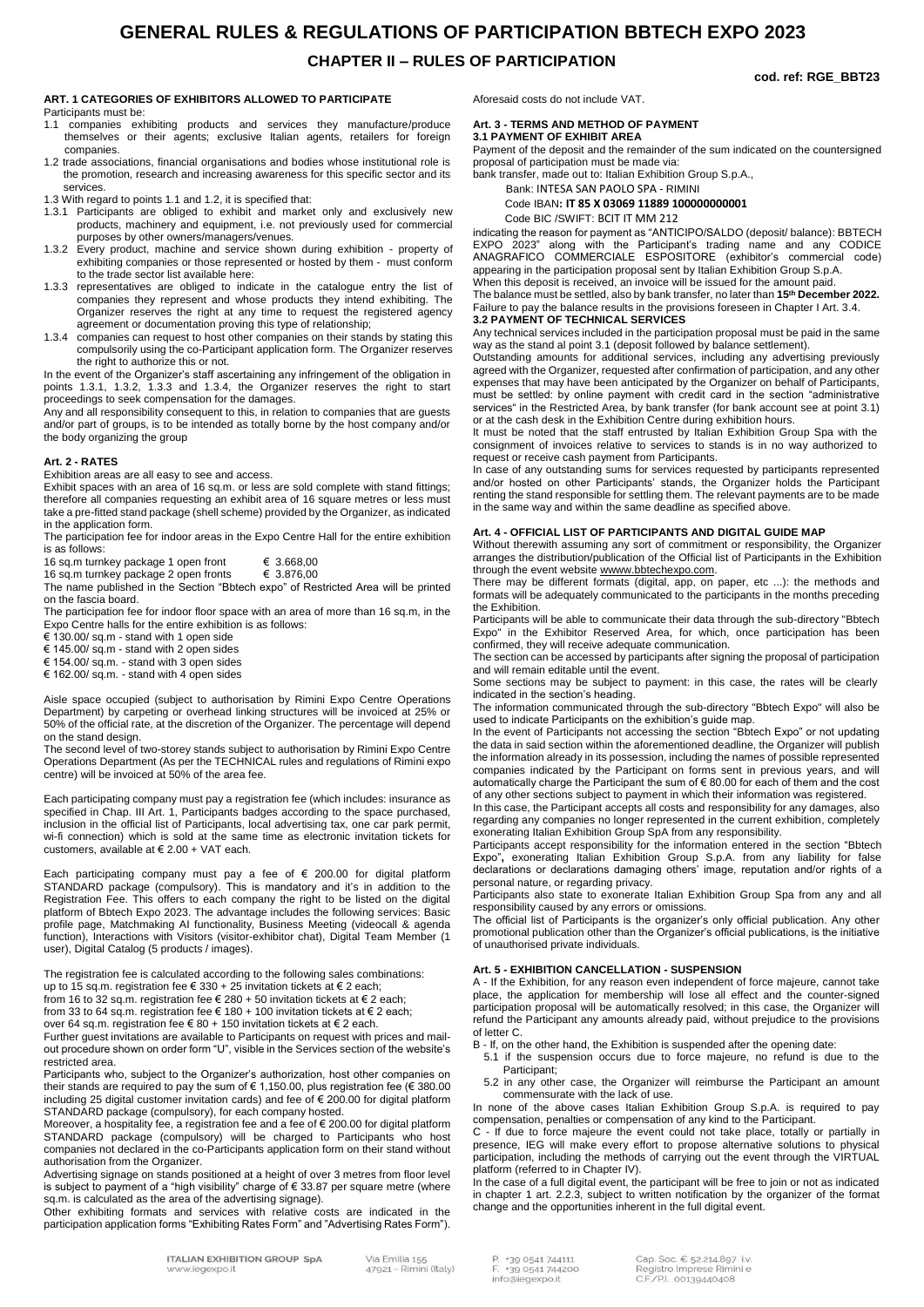# **GENERAL RULES & REGULATIONS OF PARTICIPATION BBTECH EXPO 2023**

# **CHAPTER II – RULES OF PARTICIPATION**

### **cod. ref: RGE\_BBT23**

### <span id="page-4-0"></span>**Art. 6 - ENTRY PASSES**

The Organizer provides each Participant with free entry passes (otherwise known as exhibitor badges) in a number proportional to the square meters occupied. These badges will be available in the Reserved Area only after the Participant has paid the amount due for participation.

The Participant is responsible for all the material received, therefore, in the event of its loss, the Organizer is not required to replace the material, except by charging the invoice for the new material requested by the Participant.

The entry passes are strictly personal and cannot be transferred even temporarily.

### <span id="page-4-1"></span>**Art. 7 - PARKING**

The Exhibition Centre has various parking areas, some of which are reserved for Participants. Access to and parking in these areas are possible after purchasing parking permits (limited availability) in the Restricted Area's e-commerce section. Parking permits are valid for the entire period of the exhibition.

One parking permit is provided free of charge, included in the participation fee. Permits are only valid for CARS.

### **Art. 8 - RESCHEDULING OF THE EVENT (COURSE, DURATION AND TIMES)**

The Organizer will have the right to reschedule the reference edition of the event, justifiably anticipating or postponing the dates of the event (including the set-up and dismantling phases) to another period of the year. The Participant will therefore receive the technical indications regarding the new dates of the event to which he is required to participate in unless, within and no later than 15 days from receiving the Organizer's communication, the Participant communicates in writing to the Organizer that he does not intend to participate. .

In this case, registration for the event will be valid for the next edition and the related sums already paid or due will be charged as a deposit for the aforementioned edition. The Organizer will be entitled to request and / or permanently withhold these sums in the event of non-participation, for any reason, in the next edition.

The Organizer also has the right to change the duration and opening and closing times of the event, without anything and for any reason, not even by way of compensation and / or reimbursement of expenses, being owed by IEG. With reference to the timetable, it is specified that the participant can access the Exhibition Center two hours before the opening and must leave the premises at the scheduled closure, except with the prior authorization of the Organizer to extend the stay.

### **Art. 9 - VISITORS**

The exhibition is open to trade members, who may visit the exhibition free of charge if they arrive with an invitation from a Participant. In order to access the exhibition, all trade members must demonstrate that they work in the sector by showing a business card or other form of proof of status.

Participating companies are forbidden to supply invitations to visitors who are not trade members or to schoolchildren.

In addition to the indications of the Consolidated Act of Public Safety Laws (TULPS), for further security, access to the expo centre is forbidden to any person in possession of offensive weapons (art. 30 TULPS), as well as any person in possession of toy weapons, stunning devices, blunt instruments, work tools, explosive and incendiary substances/devices and toxic chemical substances. Exceptions may be granted at the sole discretion of the Organizer.

The admittance of juveniles under the age of 18 is prohibited, if not accompanied by an adult

For further inf[ormation on tickets, visit](http://www.bbtechexpo.com/)or access procedure, invitations for classes of students/schoolchildren and suchlike, please consult the visitor rules and regulations, on the website www.bbtechexpo.com

### **Art. 10 - ADVERTISING**

Advertising media are managed by The Organizer, who has the faculty of realizing at its discretion any advertising solution it considers opportune in the entire expo centre area.

While Participants enjoy complete freedom of advertising on their stands, they may not use any form of publicity that causes disturbance or involves direct comparison with other Participants, or which has a negative effect in any way on the exhibition's spirit of trade hospitality.

More specifically, Participants are forbidden to:

- 10.1 carry out any form of advertising/ flyers/ leafleting in indoor and outdoor areas of the Exhibition Centre, except on their stands;
- 10.2 display billboards and/or samples, even if merely indicative, on behalf of companies not listed in the application form, in the section "Bbtech Expo" and not represented;
- 10.3 perform entertainment or shows of any kind with the aim of presenting products, even only on their own stand, without prior authorization by the Organizer.
- 10.4 Moreover, no company (whether a Participant, guest, or represented at the exhibition) may publish any logos or trademarks on official Organizer's promotional material except those agreed on in advance with the Organizer.

Without prejudice to the above clauses, all forms of publicity and/or advertising are allowed outside allocated exhibition areas only if previously authorised by the

Organizer, and are subject to payment of the fees indicated in the advertising price lists.

Participants are totally and solely responsible for:

10.5 any civil, administrative or criminal liability deriving from advertising content; 10.6 any civil, administrative or criminal liability deriving from advertising action; 10.7 any and all liability with respect to participants and/or third parties in general for its advertising content or infringement of any laws, including those regarding competition.

Failure to comply with the aforementioned restrictions will result in the Participant being subject to a fine of €2,000 (two thousand) for each infringement of the aforementioned regulations ascertained by the Organizer.

The Organizer also reserves the right to lodge further claims for compensation of greater damage sustained.

### **Art. 11 - RETAILING**

Spot sales and provision of paid services are strictly prohibited. The Participant accepts any and all responsibility for infringements of this prohibition, releasing Italian Exhibition Group S.p.A. from any consequent liability and/or obligation. Disputes with other operators arising from this infringement, must be settled directly by the Participants involved, releasing Italian Exhibition Group S.p.A. from any relevant responsibility and/or obligation in this regard.

Although sales are strictly forbidden in all the exhibition halls, as specified in the first paragraph of this article, Tasting of beer and drinks is permitted as specified in the visitor rules and regulations, on the website **www.bbtechexpo.com** 

These products may only be sold in small quantities and in compliance with all applicable regulations, particularly in regard to health and hygiene. Participants are responsible for compliance with these regulations and Italian Exhibition Group S.p.A. will in no way be held responsible in this respect. The Participant is also liable for any administrative costs or taxes legally applicable to the sales and Italian Exhibition Group S.p.A. will not be held responsible even in the event of non-compliance on the Participant's behalf.

Furthermore, Italian Exhibition Group S.p.A. declines all responsibility in the event of malfunctioning of the operator's pos, even if the malfunction is due to technical problems related to wi-fi.

It is also understood that any disputes that may arise between Participants (due to unfair competition, sale of similar products, etc.) must be settled directly by the Participants, and Italian Exhibition Group S.p.A. will be completely exonerated from responsibility in the matter.

### <span id="page-4-2"></span>**Art. 12 - CONFERENCES, CONTESTS, BUSINESS MEETINGS**

### **12.1 EXHIBITIONS**

Conferences, contests, business meetings and exhibitions of various types may be held during the Exhibition.

### **11.2 BUSINESS MEETINGS**

Italian Exhibition Group S.p.A. shall not be held in any way responsible in the event that one or more of the scheduled business meetings cannot be held, or in the event that dealings between buyer and Participant do not lead to the desired results; any and all relations between the latter shall be managed exclusively by the two parties involved, exonerating Italian Exhibition Group S.p.A. from all and any responsibility.

### **Art. 13 - ALCOHOLIC BEVERAGES, BEVERAGES, FOOD, DIETARY PRODUCTS AND SUPPLEMENTS DISTRIBUTION**

Only small amounts of alcoholic beverages, food, dietary products & supplements may be served to visitors and only for tasting purposes, so must be moderate and suitable for eating or drinking on-site.

Above-mentioned products must compulsorily be compliant with Italian and European regulations, particularly regarding safety, personal health and the sale of said products.

Italian Exhibition Group S.p.A assumes no responsibility whatsoever in the event that, following checks carried out by the appropriate authorities, infringements are ascertained of the aforementioned regulations; any and every charge, consequence and sanction will be totally borne by the exhibitor in question, who will also be bound to respect all the contractual obligations regarding its participation in the expo.

Participants therefore also personally assume any and every onus and liability in relation to third parties in general in the event of false statements, as well as any damages due to the tasting/offer of products that do not meet legal requirements, totally exonerating Italian Exhibition Group S.p.A. regarding this matter.

Glasses, bottles or other glass objects may not be removed from stands: these items must be placed in areas accessible only to Participants' staff.

Participants and their staff are bound to comply and ensure compliance with the aforesaid safety requirements, bearing all liability for failure to do so.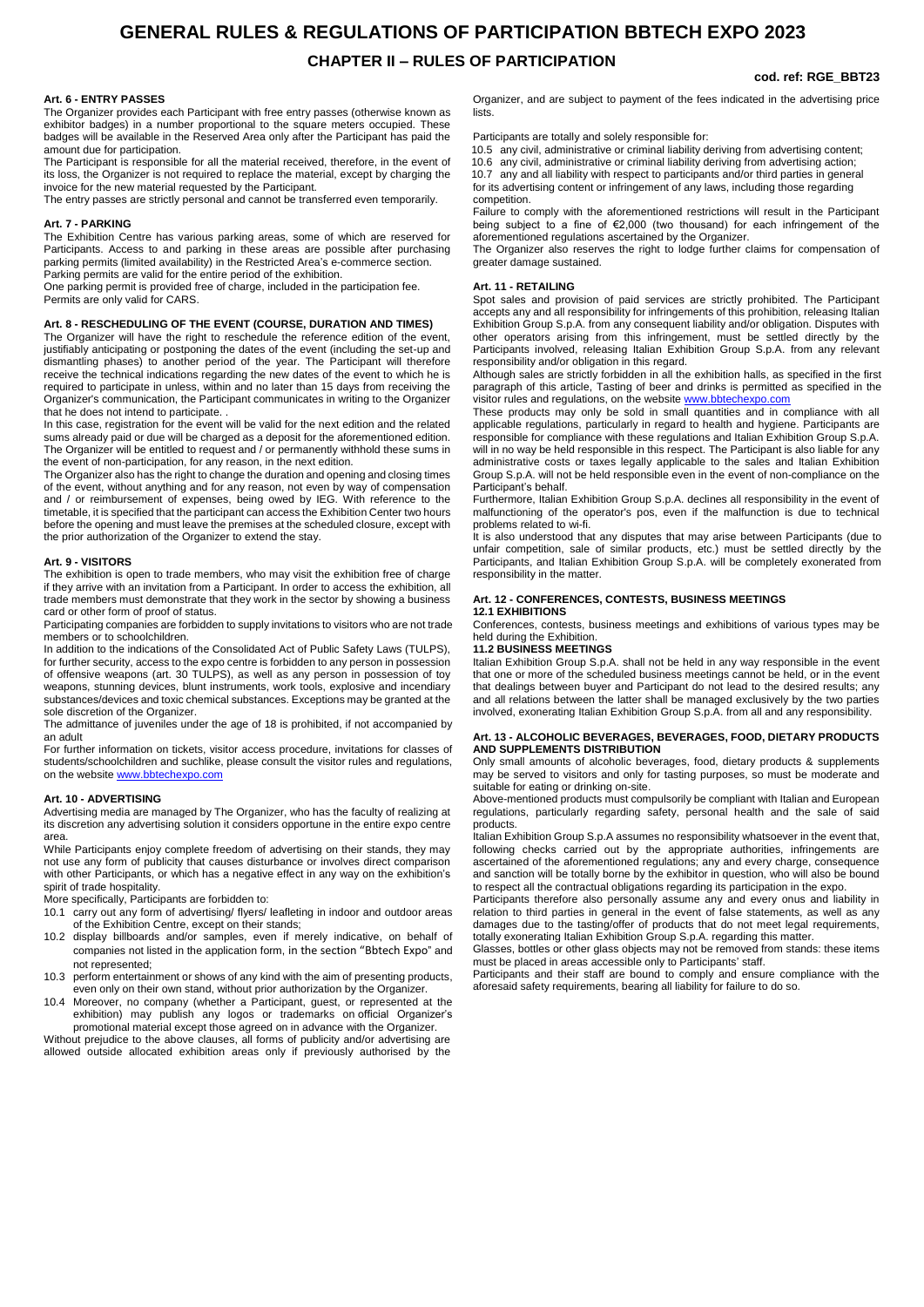# **GENERAL RULES & REGULATIONS OF PARTICIPATION BBTECH EXPO 2023 CHAPTER III – RULES OF PARTICIPATION – GENERAL CLAUSES**

for the damages.

operate in the expo centre halls.

proposal", applicants:

**TERMINATION** 

**cod. ref: RGE\_BBT23**

In the event of Participants' failure to comply with the General Rules & Regulations, Organizer reserves the right to take appropriate legal action to claim compensation

Italian Exhibition Group reserves the exclusive rights to any reproduction via photographs, videos, designs or other media of both the expo centre and individual stands. Only photographers/video makers authorized by Italian Exhibition Group can

The aforementioned photographers/video makers will gather and process photographic and video images and/or interviews regarding exhibited products, machinery and material and/or written material of which participants are the owners, producers/manufacturers and/or licensees, exclusively for informative purposes or corporate, advertising and promotional communication, in particular, purely as an example that is in no way exhaustive, by diffusion in daily papers, periodicals, television, posters, informative and/or illustrative brochures, newsletters, Web sites – such as, for example, the [www.iegexpo.it](http://www.iegexpo.it/) Web site and connected sites - social network profiles (Facebook, Twitter, Whatsapp, YouTube, Vimeo, and suchlike) in ebooks (digital publishing), publications (exhibition catalogues, Trendbooks, etc…) in general (the list is given purely as an example and must not be intended as complete). By signing these Rules and Regulations, participants express specific consent to the aforementioned shooting/recordings and their use as indicated above, without claiming any economic compensation. In the event of participants not intending to authorize the aforementioned photo/video coverage, they must communicate this to

<span id="page-5-6"></span>**Art. 7 - ACCEPTANCE OF GENERAL RULES AND CONDITIONS- OFFICIAL** 

On submission of the application form and following signing of the "participation

7.1 unconditionally accept the provisions of these Rules and Regulations and

7.2 undertake to respect and make their standfitters/suppliers respect the Technical Rules and Regulations, always viewable on the exhibition website and integral part of the application form and consequent signed participation proposal 7.3 acknowledge Italian as the official language in any document and communication (included commercial ones) and the applicability of Italian Law; acknowledge the exclusive competence of Rimini Court for any controversy. Unless expressly specified, the articles of these rules and regulations are applicable to both Participants renting exhibit space and those taking part with contra-deals. **ART. 8 - LEGISLATIVE DECREE 231/2001, CODE OF ETHICS AND** 

Italian Exhibition Group has approved and adopted the Organization, Management and Control System as per Legislative Decree. 8 June 2001, N°. 231 (hereafter indicated as "System") and its Code of Ethics, which indicates the ethics principles it applies when carrying out its business. These documents are accessible in electronic

Participants declare that they know the regulations in Legislative Decree 231/2001, share the values indicated in Italian Exhibition Group's Code of Ethics and the principles of the aforementioned regulations and intend abstaining from any and all

Any infringement of these principles is considered as a breach of contract and, as such, authorizes Italian Exhibition Group to terminate the existing relations, as per and

<span id="page-5-5"></span>**Art. 6 - PHOTOGRAPHIC AND VIDEO REPRODUCTION**

the photographer/video maker before it is carried out.

Technical Rules and Regulations;

format on th[e www.iegexpo.it](http://www.iegexpo.it/) Web site.

according to Article 1456 of Italian Civil Law.

behaviour contrary to them in the execution of this contract.

**LANGUAGE, APPLICABLE LAW AND COMPETENT COURT** 

### <span id="page-5-0"></span>**Art. 1 - DAMAGES - INSURANCE**

Italian Exhibition Group S.p.A. is not liable for damage to persons and property, regardless of how or by whom this might be caused.

After confirmation of participation in the exhibition, Italian Exhibition Group S.p.A. automatically insures individual exhibiting companies that have paid the registration fee as follows:

### **1.1 PARTICIPANT'S "COMPANY MULTIRISK" COVERAGE:**

What is insured: goods, equipment, furniture, including the stand value for a total of  $\bm{\epsilon}$ 26,000. In the event that the total value of the goods exceeds the amount of the Base Coverage referred to above, it is advisable to adhere to the optional supplementary coverage, which can be purchased by completing the form M downloadable in the area reserved for the exhibitor on the exhibition site, and which will allow to also activate other additional guarantees. In the absence of supplementary adhesion, the coverage of the damage will take place in proportion to the value ascertained in the appraisal by the Insurance Company.

Duration of coverage: period for which the insured items are on the Expo Centre premises, including installation and dismantling.

Risks insured: SUMMARY OF COVERAGE (\*)

Fire due to any cause – Lightning – explosion and outbreak produced by not explosive devices - Spontaneous combustion – Road vehicle impact – Theft – Robbery – Atmospheric phenomena - Rainwater or water pipe leakage – Collapse – Breakages (excluding fragile objects) – Falling aeroplane, aeroplane parts or air freight.

Damage caused to insured items by actions carried out by order of public authorities with the aim of preventing or limiting damage is considered the equivalent of the aforesaid exhibitions.

Expressly excluded from this insurance coverage: pilferage and pickpocketing – any damage to precious stones and metals, money and jewels.

Franchise: a general franchise of € 250.00 to be borne by the claimant will be applied to each loss.

In the case of goods exhibited outdoors, the franchise is increased to  $\epsilon$  515.00 for each loss.

### **1.2 REPORTING INCIDENTS**

The insured parties (individual Participants) must:

- 1.2.1 inform the insurance company (ZURICH INSURANCE PLC Malatestiana Bernardi Srl, address: Via Flaminia, 80 - 47923 RIMINI (ITALY) phone +39 0541 393477 - Fax +39 0541 393478 email: [alessandra.ioni@malatestianabernardi.it\)](mailto:alessandra.ioni@malatestianabernardi.it) and Italian Exhibition Group Spa within 48 hours of the loss;
- 1.2.2 in the event of theft, immediately report the event also to the public authorities (to be attached to the claim form).

### **1.3 PARTICIPANT'S "THIRD PARTY CIVIL LIABILITY" COVERAGE**

What is insured: civil liability of Participants and Participants' staff during the period of the exhibition, including stand installation (excluding loading and unloading of goods/materials) and dismantling operations, and any demonstrations or trials; with the exclusion of liability on behalf of the insured party in its role as manufacturer/producer.

Other Participants are considered third parties.

The policy does not cover damage to Participants' property and property held for any reason.

Maximum insurable values: € 2,500,000.00 for each loss, with a limit of € 2,500,000.00 for each person suffering bodily injury and € 2,500,000.00 for damage to property. NB:

(\*) In the event of controversy, the ONLY DOCUMENTS ACCEPTED are the PARTICIPANT'S "COMPANY MULTIRISK" COVERAGE and PARTICIPANT'S "THIRD PARTY CIVIL LIABILITY" COVERAGE, deposited with Italian Exhibition Group S.p.A. The cost for the above insurance coverage is included in the registration fee (see General Rules & Regulation, Rates Article Chapter II Art 2).

Participants can, however, make direct arrangements for the insurance coverage they think most appropriate, independently of the aforementioned arrangements.

In fact, Participants duly exonerate Italian Exhibition Group S.p.A. from all liability deriving from the presence of goods, equipment, furnishings, stands, etc. on the premises where the event takes place.

### <span id="page-5-1"></span>**ART. 2 - INDUSTRIAL AND INTELLECTUAL PROPERTY RIGHTS**

Participants accept all liability for holding rights on brands, logos, patents, industrial inventions and models, and copyrights applicable to products and/or machinery on display. Participants therefore exonerate Italian Exhibition Group S.p.A. from all claims in the event of any such infringement or in the case of breach of competition regulations with regard to other Participants and third parties in general. Any disputes that may arise among Participants or between Participants and third parties must therefore be settled directly by said parties, exonerating Italian Exhibition Group S.p.A. from any liability and/or obligation.

### <span id="page-5-2"></span>**Art. 3 – EXHIBITION NAME OWNERSHIP**

As well as its trademarks, Italian Exhibition Group S.p.A. claims as its exclusive property the name "BBTECH EXPO" and all its variations, abbreviations, simplifications and acronyms, and they may not be used without prior written authorisation by Italian Exhibition Group S.p.A.

### <span id="page-5-3"></span>**Art. 4 - CLAIMS**

Communications and/or complaints of any kind will only be taken into consideration if made in writing.

### <span id="page-5-4"></span>**Art. 5 - GENERAL RULES AND REGULATIONS, SUPPLEMENTS AND MODIFICATIONS**

The Organizer reserves the right to modify and/or integrate the Exhibition's General Rules & Regulations at any time with provisions intended to improve the exhibition. These provisions, in particular those specified in the online Technical Documents of the restricted area, are binding for all concerned, as they are an integral part of these General Rules & Regulations.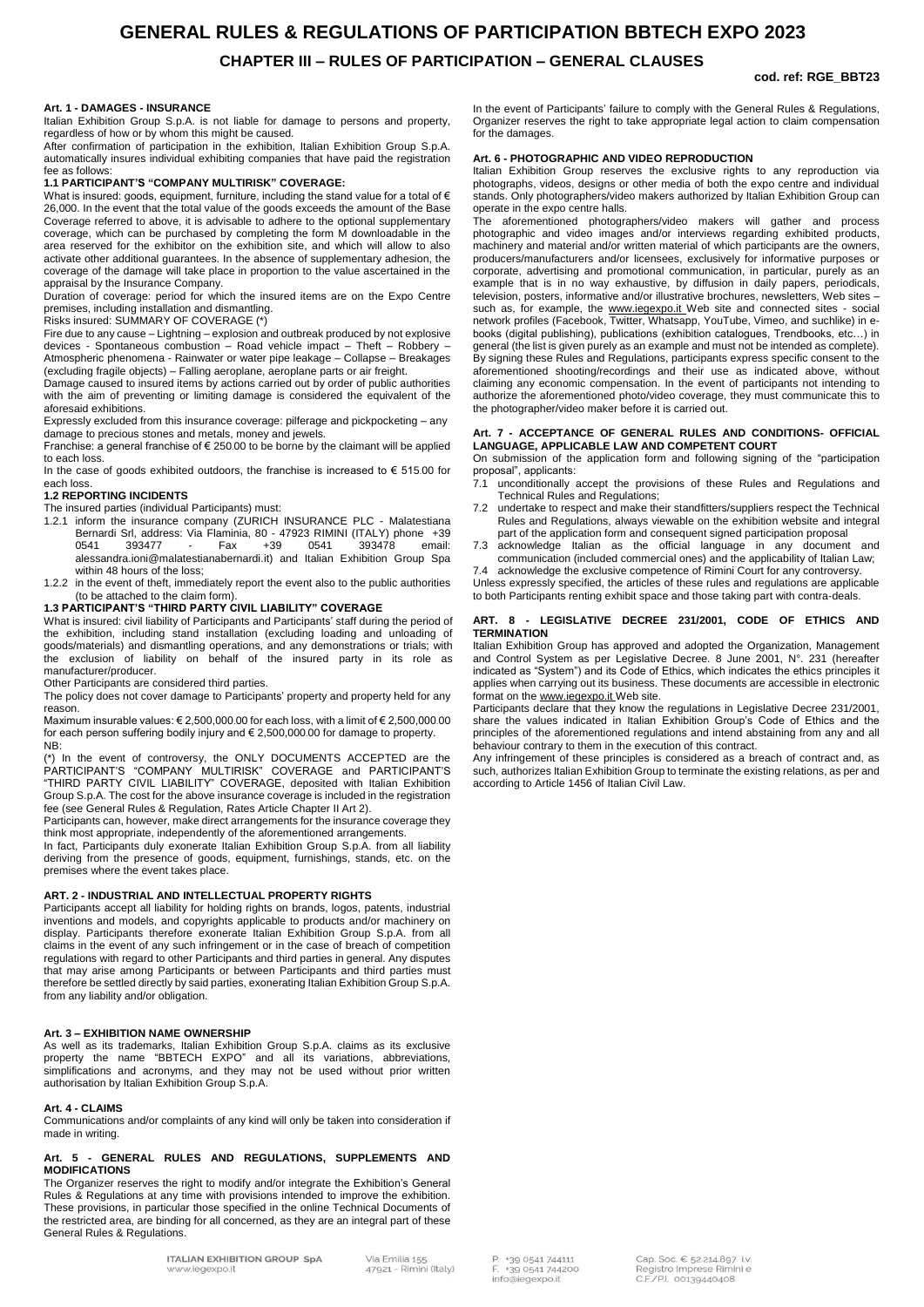# **GENERAL RULES & REGULATIONS OF PARTICIPATION BBTECH EXPO 2023 CHAPTER IV – RULES OF PARTICIPATION – REGISTRATION AND PARTICIPATION IN THE PHYSICAL AND VIRTUAL EVENT**

.

### **cod. ref: RGE\_BBT23**

### **GENERAL DEFINITIONS OF ACCESS TO VIRTUAL PARTICIPATION**

To allow a complete understanding and acceptance of these terms and conditions, the following terms, in the singular and plural, will have the meaning indicated below:

- Owner of the platform: Italian Exhibition Group SpA
- Web platform: website www.bbtechexpo.com
- **Products**: The goods and/or services provided through the web Platform by an Exhibitor.
- **User**: any subject accessing or utilizing the web platform.
- **Participant**: the natural or legal person, other than Italian Exhibition Group SpA, who offers the Products through physical presence at the event and / or the Web Platform, acting in the exercise of their commercial, craft or professional entrepreneurial activity.
- **Web Platform**: any textual or media element present, like advertising, reviews, texts, logos, videos, images, instant messaging etc.
- **Full digital and hybrid event:** the full digital event takes place on an entirely virtual platform. The hybrid event provides for physical and virtual participation.
- **Conditions:** The present contract disciplines the relationship between Italian Exhibition Group SpA and the exhibitors that will participate to the Web Platform.

# **Art 1 - RULES FOR REGISTRATION OF PARTICIPANTS TO THE WEB PLATFORM**

The www.bbtecehexpo.com Web Platform offered by Italian Exhibition Group SpA allows Participants to get in touch with interested visitors.

Italian Exhibition Group SpA is not part of the relationship that will be established between Visitors and Participants and does not assume any responsibility deriving from the relationships established between them.

Applications will be accepted until exhaustion of the available exhibition spaces. Italian Exhibition Group SpA reserves the right to include incomplete or nonoriginal applications for membership on the waiting list. For the payments of the participation fees, reference is made to Article 3 CHAPTER II.

### **Art. 2 - SAFETY REGULATIONS**

All documents, files, videos, images, etc. entered by the exhibitor, or whoever on his behalf, must be previously checked free of "computer viruses". For this purpose, the Participant, by signing this regulation, assumes responsibility that the multimedia<br>material uploaded on the platform will be free of "computer viruses". The Participant<br>assumes any compensation costs if this condition is compensation will be quantified on the basis of any damage found.

Failure to comply with the safety measures outlined above will entitle Italian Exhibition Group SpA to:

- prohibit the defaulting participant, or whoever on his behalf, from operating on the Web Platform of the fair in question;
- exclude the Participant from participating in the event.

### **Art. 3 - PLATFORM CLOSURE AND MULTIMEDIA MATERIALS TREATMENT**

The closing date of the platform will be the last day of the event. All content. All content uploaded by the exhibitor to it will be processed by Italian Exhibition Group SpA as indicated in art. 8 of this regulation.

**Art. 3.1** Italian Exhibition Group SpA has the right to change the duration, the opening and closing date and the daily timetable of the Platform. This faculty does not entail, for Italian Exhibition Group SpA, any payment to the participant of total reimbursements or indemnities of any kind.

### **Art. 4 - GUARANTEES, LIABILITY, FORCE MAJEURE, THIRD PARTY WEBSITES Disclaimer of Warranties.**

Italian Exhibition Group SpA will make every effort to ensure that the Web Platform and the display of its contents, during the days of the virtual exhibition, are available 24 hours a day without interruption; but it cannot in any way be held responsible if, for any reason, the Web Platform is not accessible and / or operational at any time or for any period.

Access to the Web Platform may be suspended temporarily and without notice in the event of system failure, maintenance, repairs or for reasons completely unrelated to the will of Italian Exhibition Group SpA or for events of force majeure.

Italian Exhibition Group SpA assumes no responsibility for any fraudulent or illegal use that may be made by third parties, of the contents inserted, including by the Exhibitor, within the Web Platform.

Italian Exhibition Group SpA will not be responsible for:

- any loss of commercial opportunity and any other loss, even indirect, possibly suffered by the Exhibitor that are not a direct consequence of the breach of the contract by Italian Exhibition Group SpA
- incorrect or unsuitable use of the Web Platform by the participant

### **Art. 5 - LINK TO THIRD PARTY WEBSITES**

The Web Platform may contain links to third party websites / applications. Italian Exhibition Group SpA does not exercise any control over them and, therefore, is in no way responsible for the contents of these websites / applications. Some of these links may refer to third party websites / applications that provide services through the Web Platform. In these cases, the general conditions for use of the site / Web Platform and for the use of the service provided by third parties will apply to the individual services, with respect to which Italian Exhibition Group SpA assumes no responsibility.

### **Art. 6 - RESPONSIBILITY OF THE PARTICIPANT**

The Participant assumes all responsibility for the ownership of rights on trademarks and other distinctive signs, patents, industrial inventions, industrial models, photos, videos, and the violation of copyright and personality rights inherent in all the contents included within the own virtual space, as well as on all products and / or machinery on display. The Participant, therefore, releases Italian Exhibition Group SpA from any burden and responsibility in the event of violation of the aforementioned rights and in any case of violation of the rules for the protection of competition, industrial property and private individuals both towards other Participants towards third parties in general. Any disputes in this regard between exhibitors or between participants and third parties must therefore be resolved directly between them, with

Participant. The participant will be able to view the agenda within their control panel which will contain the required B2B meetings and any new requests made by visitors. Please note that the agendas may be subject to change until the last moment.

**Art. 7 - B2B PROGRAM**

### **Art. 8 - MULTIMEDIA MATERIALS DISCLAIMER IN ACCORDANCE WITH LAW**

The meetings requested by the Visitor will become effective only if also confirmed by the

the exemption of Italian Exhibition Group SpA. from any burden and / or liability.

The participant expressly authorizes Italian Exhibition Group SpA, to use images /<br>videos portraying himself, the company profile page and the exhibited products of the<br>participant. Italian Exhibition Group SpA. May use th not only for journalistic and communication purposes, but also for promotional and commercial purposes. No use will be made in contexts prohibited by law or that compromise its decorum and dignity. The treatment of multimedia materials will be carried out by Italian Exhibition Group SpA in full compliance with the regulations in force on the subject. No compensation for the Participant will be provided for the aforementioned use.